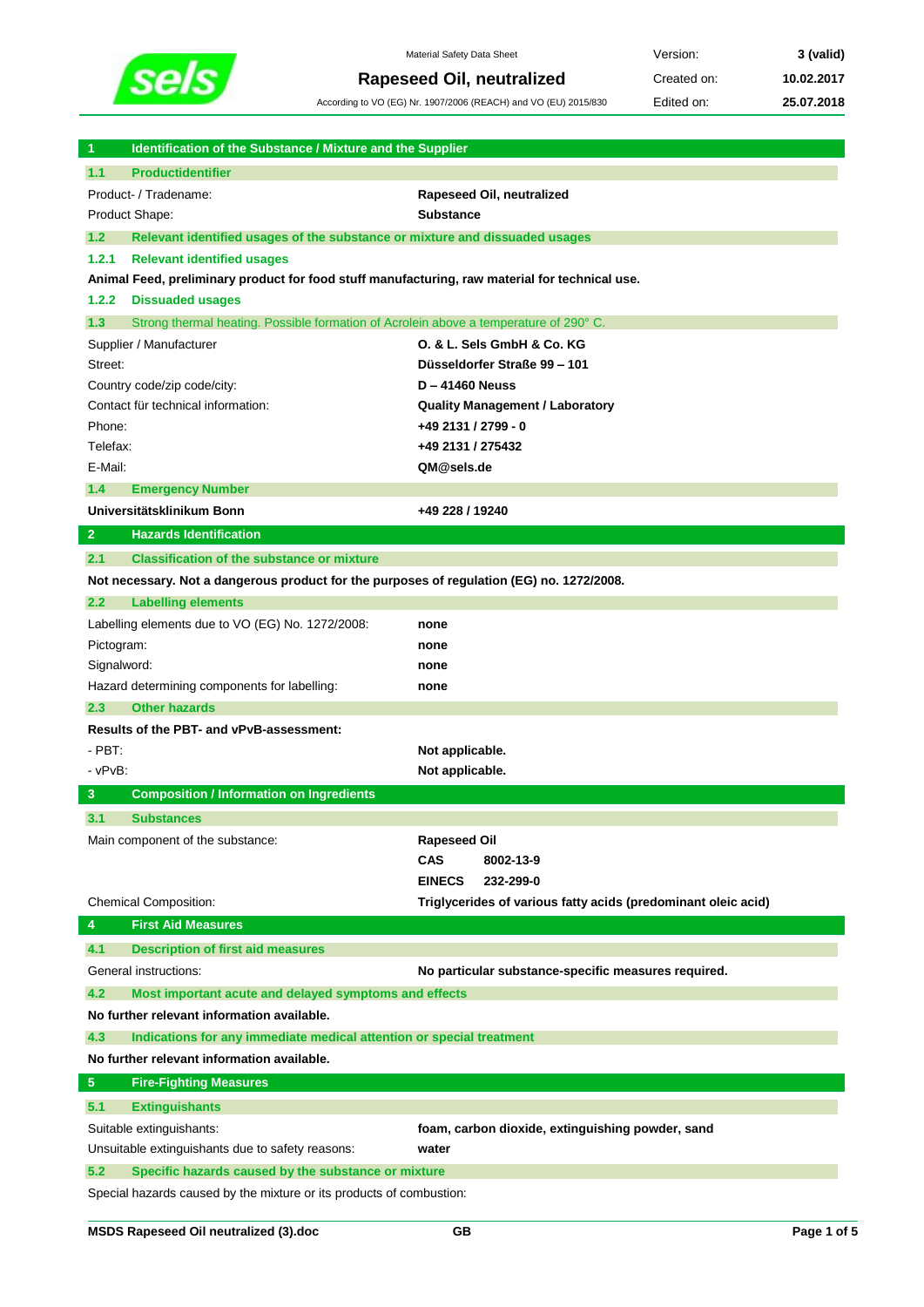

**Thermal decomposition. Danger of formation of acrolein above a temperature of 290° C.**

**Carbon monoxide, carbon dioxide and acrolein are produced in case of fire.**

**5.3 Information on firefighting**

**For initial fires: Use fire extinguishers of fire class B.**

**Alert the fire brigade immediately in case of fire-spread. Access into the danger zone only with full protective clothing and self-contained breathing apparatus.** 

**Endangered containers in the surrounding should be cooled with spray-water.**

**Defeat escaping vapours with water. Avoid fire-extinguishing water from contaminating surface or ground waters and soil.**

**6 Accidential Release Measures**

**6.1 Personal precautions, protective equipment and emergency measures**

**6.1.1 Information for non-emergency personnel**

**Danger of slipping on moistered surfaces.**

**6.1.2 Information for emergency forces.**

**Avoid contamination of soil, surface and ground waters and sewage system. Absorb the released product with bonding agents.**

**6.2 Environmental measures**

**Avoid contamination of soil, surface and ground waters and sewage system. Absorb the released product with bonding agents.**

**6.3 Methods and material for retention and cleaning up**

For larger quantities:

**Pump out the released product.**

For smaller quantities and remains:

**Absorb the released product with bonding agents. Dispose properly.**

**6.4 Reference to other sections**

**Note information in sections no. 7, 8 and 13.**

**7 Handling and Storage**

**7.1 Precautions for safe handling**

**Ignition risk when working with fire (welding, grinding etc.) on filled, empty or empty, uncleaned containers.**

**When hot, risk of splashing in combination with water.**

**7.2 Conditions for safe storage under consideration of incompatibilities**

on storage rooms and containers: **Avoid contamination of soil / water.**

Storage category (according to VCI): **LGK 10 – Combustible liquids**

**Information on storage with other products: High affinity for lipophilic solvents.**

**7.3 Specific end use**

**Animal feed. Preliminary product for food stuff manufacturing, raw material for technical use.**

|  |  | <b>Exposure Controls / Personal Protection Measures</b> |  |
|--|--|---------------------------------------------------------|--|
|  |  |                                                         |  |

**8.1 Monitored parameters**

**Not necessary. No hazardous substance. 8.2 Exposure Controls**

**Not necessary. No hazardous substance.**

| <b>Physical and Chemical Characteristics</b><br>9                 |                              |             |
|-------------------------------------------------------------------|------------------------------|-------------|
| 9.1<br>Information on basic physical and chemical characteristics |                              |             |
| State of aggregation:                                             | up to $-5^\circ$ C liquid    |             |
| Colour:                                                           | brown-yellow                 |             |
| Odour:                                                            | neutral to characteristic    |             |
| Odour treshold:                                                   | not specified                |             |
| pH-value:                                                         | not specified                |             |
| Melting point/freezing point:                                     | $< 0^\circ C$                | DGF C-IV 3a |
| Boiling point and boiling range:                                  | > 350° C under decomposition |             |
| Flashpoint:                                                       | $>300^{\circ}$ C             | DGF C-IV 8  |
| Evaporation rate:                                                 | not specified                |             |
|                                                                   |                              |             |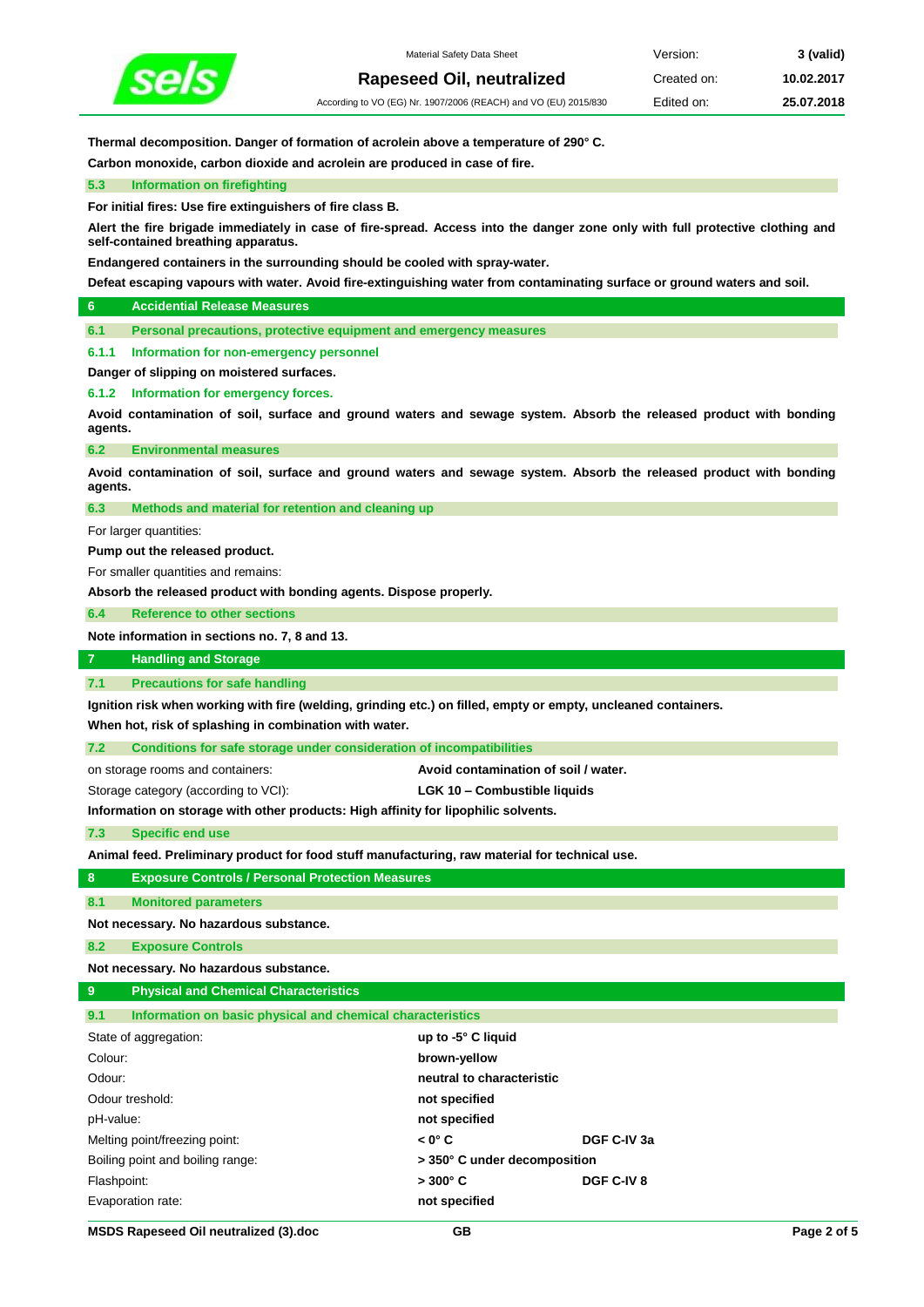

Material Safety Data Sheet **Version: 3** (valid) **Rapeseed Oil, neutralized** Created on: 10.02.2017

According to VO (EG) Nr. 1907/2006 (REACH) and VO (EU) 2015/830 Edited on: **25.07.2018**

| Inflammability:                                                                   | not specified                                                                                          |
|-----------------------------------------------------------------------------------|--------------------------------------------------------------------------------------------------------|
| Upper/lower inflammability-                                                       |                                                                                                        |
| or explosion limits:                                                              | explosion limits not definable bcs. decomposition starts before                                        |
| Vapour pressure (20 °C):                                                          | < 1 mbar                                                                                               |
| Vapour density:                                                                   | not specified                                                                                          |
| Relative density:                                                                 | not specified                                                                                          |
| Solubility in                                                                     |                                                                                                        |
| lipophilic solvents:                                                              | unlimited                                                                                              |
| In water:                                                                         | not specified                                                                                          |
| Partition coefficient: n-Octanol/Water:                                           | not specified                                                                                          |
| Auto-ignition temperature:                                                        | auto-ignition possible, when finely distributed in bleaching earth,<br>insulating or likewise material |
| Decomposition temperature:                                                        | approx. 350° C                                                                                         |
| Viscosity $(20 °C)$ :                                                             | 72 - 82 mPa*s<br>DGF C-IV 7b                                                                           |
| Explosive characteristics:                                                        | not specified                                                                                          |
| Oxidizing characteristics:                                                        | not specified                                                                                          |
|                                                                                   |                                                                                                        |
| <b>Definitions:</b>                                                               |                                                                                                        |
| DGF C-IV Nr. stays for:                                                           |                                                                                                        |
| DGF:                                                                              | Deutsche Gesellschaft für Fettwissenschaft                                                             |
|                                                                                   | (German Society for Fat Science)                                                                       |
| C:                                                                                | <b>Fats</b>                                                                                            |
| IV:                                                                               | <b>Physical testing</b>                                                                                |
| 2:                                                                                | <b>Density</b>                                                                                         |
| 3а:                                                                               | <b>Melting point / Freezing point</b>                                                                  |
| 7:                                                                                | <b>Viscosity</b>                                                                                       |
| 8.                                                                                | <b>Flashpoint</b>                                                                                      |
| <b>Other information</b><br>9.2                                                   |                                                                                                        |
| Ignition point:                                                                   | 410° C                                                                                                 |
| Temperature classification:                                                       | T <sub>2</sub>                                                                                         |
| Density (20 °C):                                                                  | DGF C-IV 2d<br>$912 - 918$ kg / m <sup>3</sup>                                                         |
| Soldification point:                                                              | -5 °C – -8 °C                                                                                          |
| <b>Stability and Reactivity</b><br>10                                             |                                                                                                        |
| 10.1 Reactivity                                                                   |                                                                                                        |
| When properly used for the purpose intended, no hazardous reactivities are known. |                                                                                                        |
| 10.2<br><b>Chemical stability</b>                                                 |                                                                                                        |
| Under normal environmental conditions the product is chemically stable.           |                                                                                                        |
| <b>Possible hazardous reactions</b><br>10.3                                       |                                                                                                        |
| Thermal decomposition when heating is above the decomposition temperature.        |                                                                                                        |
| <b>Conditions to avoid</b><br>10.4                                                |                                                                                                        |
|                                                                                   |                                                                                                        |
| Strong heating.                                                                   |                                                                                                        |
| <b>Incompatible materials</b><br>10.5<br>No relevant information available.       |                                                                                                        |
|                                                                                   |                                                                                                        |
| 10.6<br><b>Hazardous decomposition products</b>                                   |                                                                                                        |
| <b>Acrolein</b>                                                                   |                                                                                                        |
| <b>Toxicological Information</b><br>11                                            |                                                                                                        |
| Information on toxicological effects<br>11.1                                      |                                                                                                        |
|                                                                                   |                                                                                                        |
| Acute toxicity:                                                                   | not specified                                                                                          |
| Skin irritation/corrosivity:                                                      | not specified<br>not specified                                                                         |

Respiratory/skin sensitisation: **not specified**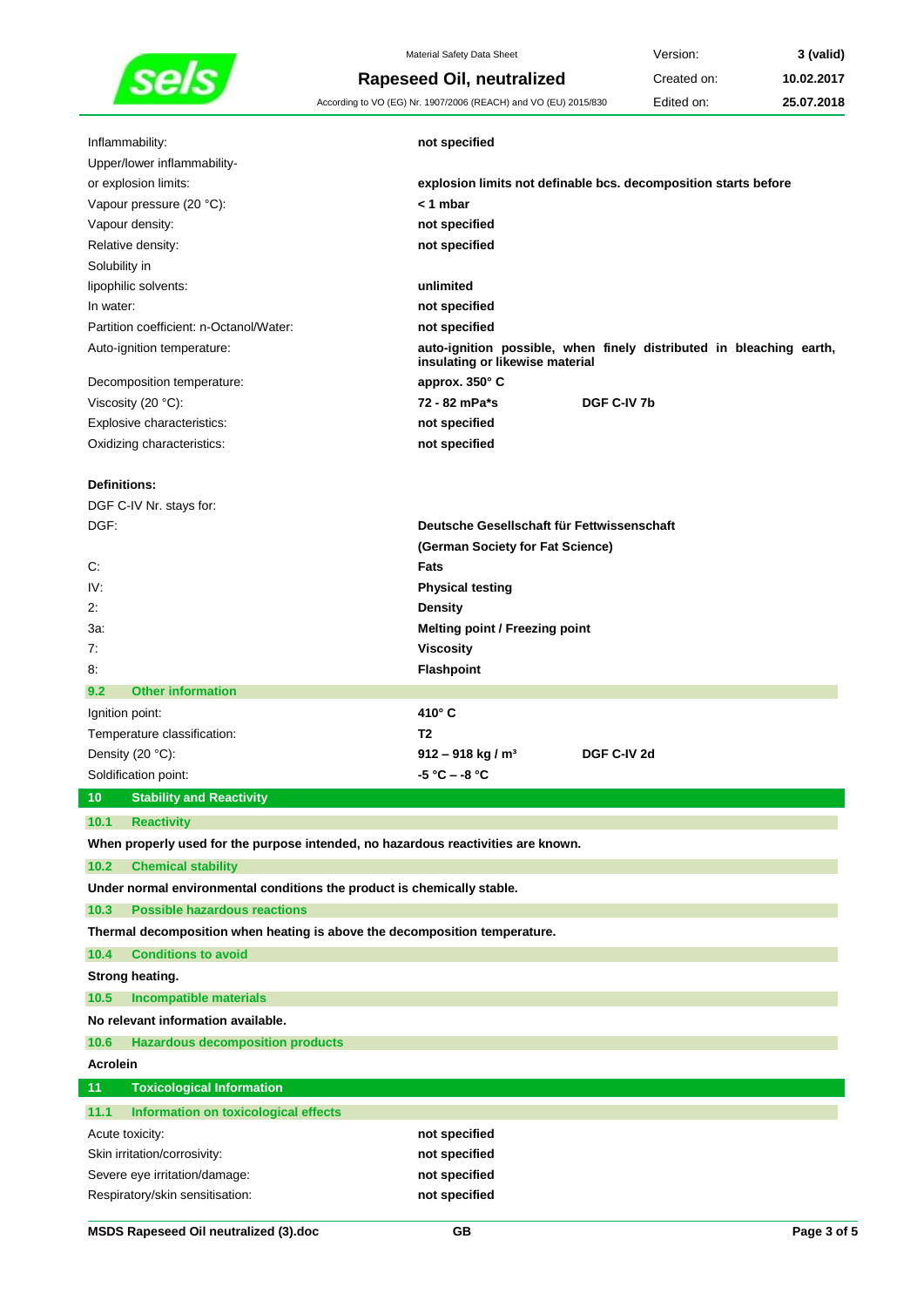

| Germ-cell mutagenicity:<br>Carcinogenicity:                                                 | not specified<br>not specified                                                                                              |
|---------------------------------------------------------------------------------------------|-----------------------------------------------------------------------------------------------------------------------------|
| Reproductive toxicity:                                                                      | not specified                                                                                                               |
| Specific target organ systemic toxicity (single exposure):                                  | not specified                                                                                                               |
| Specific target organ systemic toxicity (repeated exposure): not specified                  |                                                                                                                             |
| Aspiration hazard:                                                                          | not specified                                                                                                               |
| 12<br><b>Ecological Information</b>                                                         |                                                                                                                             |
| 12.1<br><b>Toxicity</b>                                                                     |                                                                                                                             |
| Aquatic toxicity:                                                                           | Lethatlity of Goldorfen [lat.: Leuciscus idus] non reached in 48 h.                                                         |
| 12.2<br><b>Persistance and degradability</b>                                                |                                                                                                                             |
| Product is completely bio-degradable.                                                       |                                                                                                                             |
| 12.3<br><b>Bioaccumulation potential</b>                                                    |                                                                                                                             |
| No relevant information available.                                                          |                                                                                                                             |
| 12.4<br><b>Mobility in soil</b>                                                             |                                                                                                                             |
| Note the waste water limit values.                                                          |                                                                                                                             |
| <b>Results of the PBT- and vPvB assessment</b><br>12.5                                      |                                                                                                                             |
| Results of the PBT- and vPvB assessment:                                                    |                                                                                                                             |
| PBT:                                                                                        | not specified                                                                                                               |
| vPvB:                                                                                       | not specified                                                                                                               |
| <b>Other hazardous effects</b><br>12.6                                                      |                                                                                                                             |
| No relevant information available.                                                          |                                                                                                                             |
| 13<br><b>Disposal Considerations</b>                                                        |                                                                                                                             |
| 13.1<br><b>Waste treatment processes</b>                                                    |                                                                                                                             |
|                                                                                             |                                                                                                                             |
| the domestic waste in accordance with the local regulations.                                | The waste can be recycled and thermally recovered. Waste requires no particularly monitoring. Can be disposed of along with |
| Waste entry according to list of waste (AVV):                                               | 20 01 25                                                                                                                    |
| Uncleaned packagings:                                                                       | disposal according to AVV 15 01                                                                                             |
| 14<br><b>Transport Information</b>                                                          |                                                                                                                             |
| lations.                                                                                    | ADR, ADN, IATA; ICAO; IMO; IMDG, RID: Not necessary. The product is not a hazardous material according to transport regu-   |
| 14.1<br>UN-number                                                                           |                                                                                                                             |
| Not applicable.                                                                             |                                                                                                                             |
| 14.2<br><b>Proper UN-shipping name</b>                                                      |                                                                                                                             |
| Not applicable.                                                                             |                                                                                                                             |
| 14.3<br><b>Transport hazard class</b>                                                       |                                                                                                                             |
| Not applicable.                                                                             |                                                                                                                             |
| 14.4<br><b>Packing group</b>                                                                |                                                                                                                             |
| Not applicable.                                                                             |                                                                                                                             |
| 14.5<br><b>Environmental Hazards</b>                                                        |                                                                                                                             |
| Not applicable.                                                                             |                                                                                                                             |
| 14.6<br>Precautionary measures for the user                                                 |                                                                                                                             |
| Not applicable.                                                                             |                                                                                                                             |
| 14.7<br>Bulk transport according to appendix II of the MARPOL-Agreement and to the IBC-Code |                                                                                                                             |
| Not applicable.                                                                             |                                                                                                                             |
| 15<br><b>Regulatory Information</b>                                                         |                                                                                                                             |

## **15.1.1 EU-Regulations**

**Regulation (EG) No. 1907/2006 (REACH-regulation)**

**Applicable when determined as an educt for further chemical products.**